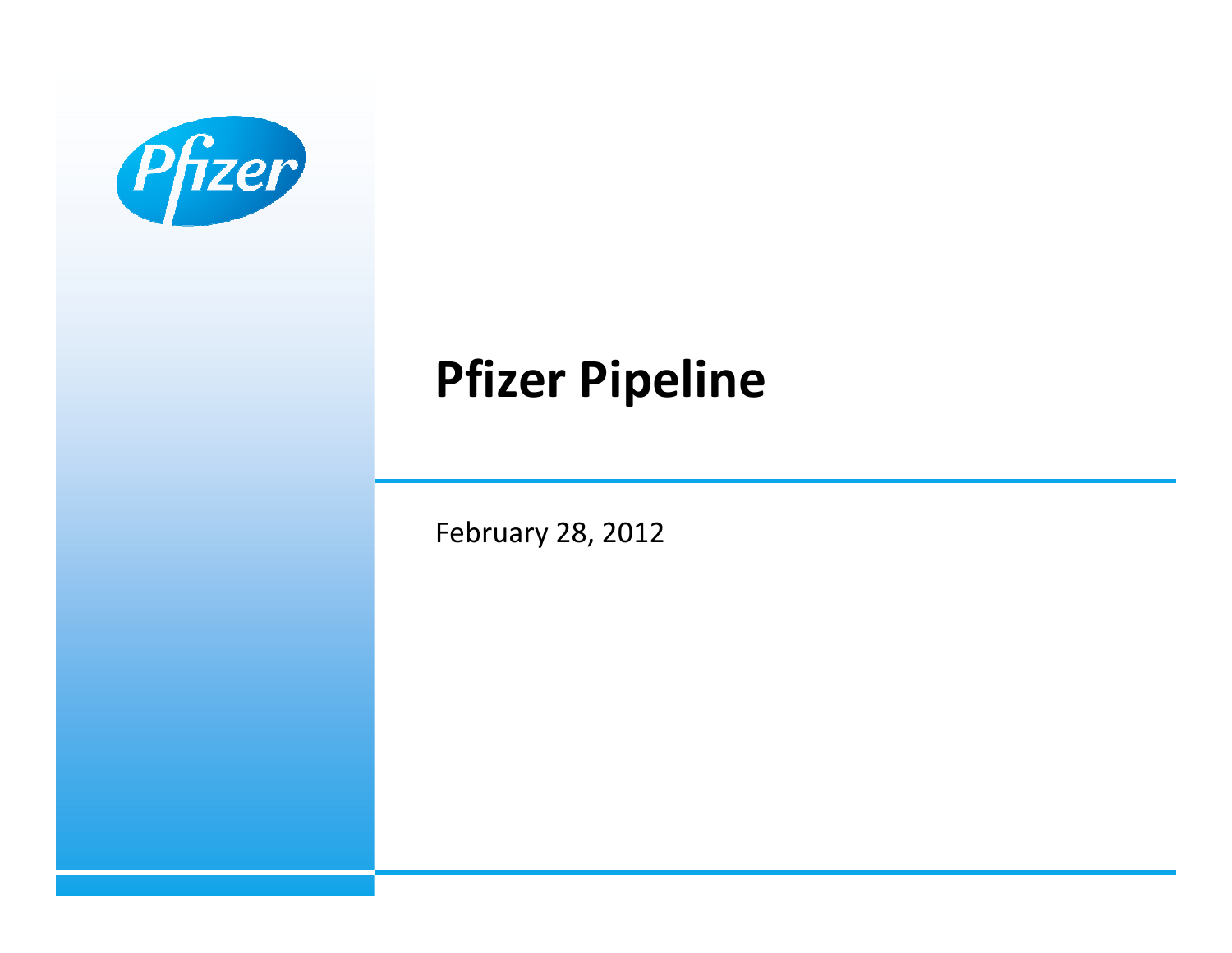#### **Disclaimer**

- As some programs are still confidential, some candidates may not be identified in this list. In these materials, Pfizer discloses Mechanism of Action (MOA) information for candidates from Phase 3 through regulatory approval. With a view to expanding the transparency of our pipeline, Pfizer is including new indications or enhancements, which target unmet medical need or represent significant commercial opportunities. The information contained on these pages is correct as of February 28, 2012.
- Visit Pfizer.com/pipeline, Pfizer's online database where you can learn more about our portfolio of new medicines and find out more about our Research and Development efforts around the world.

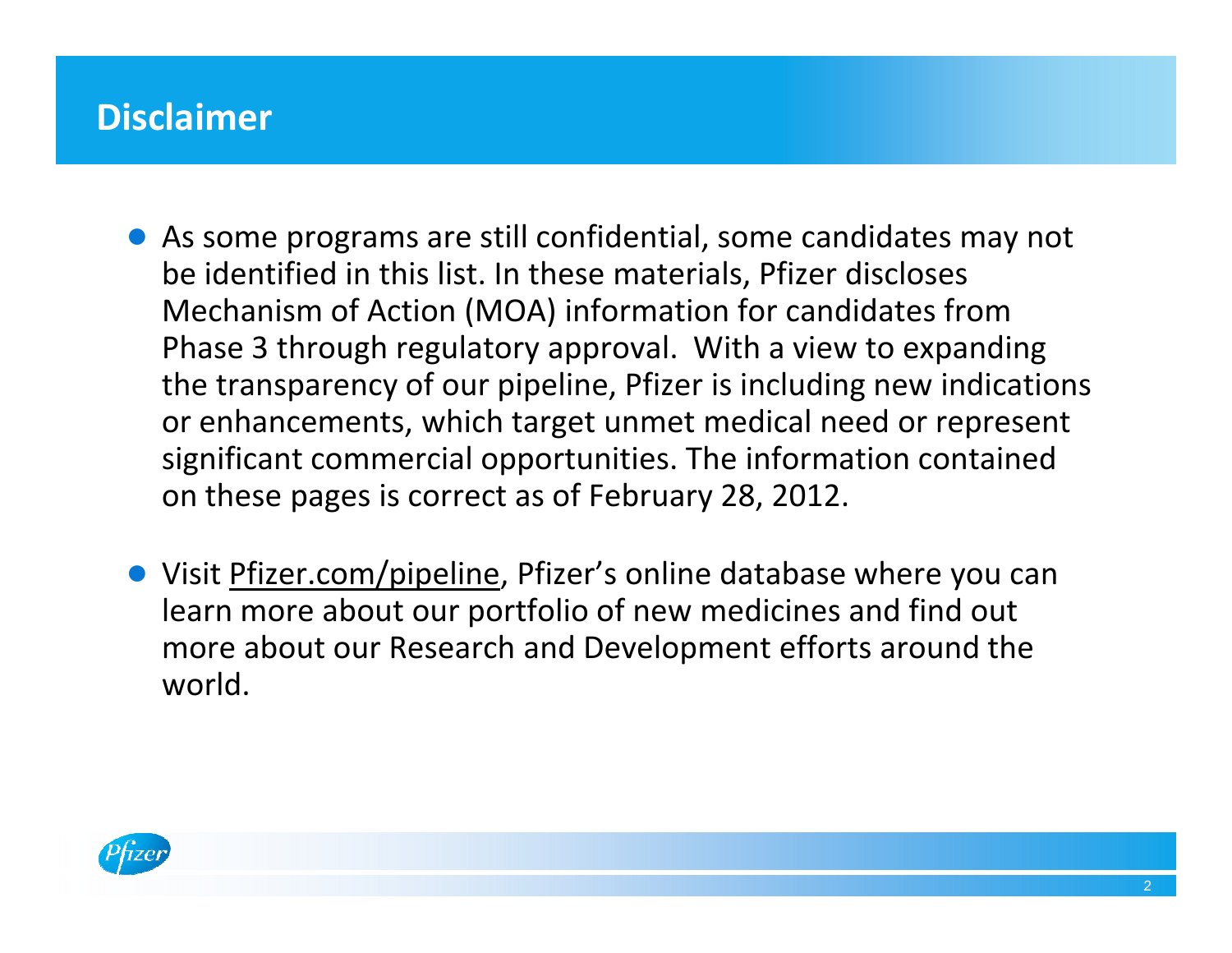#### **Table of Contents**

| <b>Pfizer Pipeline Snapshot</b>                | Δ. |
|------------------------------------------------|----|
| <b>Cardiovascular &amp; Metabolic Diseases</b> | 5  |
| <b>Inflammation &amp; Immunology</b>           | 6  |
| <b>Neuroscience &amp; Pain</b>                 | 7  |
| <b>Oncology</b>                                | 9  |
| <b>Vaccines</b>                                | 10 |
| <b>Other Areas of Focus</b>                    | 11 |
| <b>Projects Discontinued Since Last Update</b> | 12 |

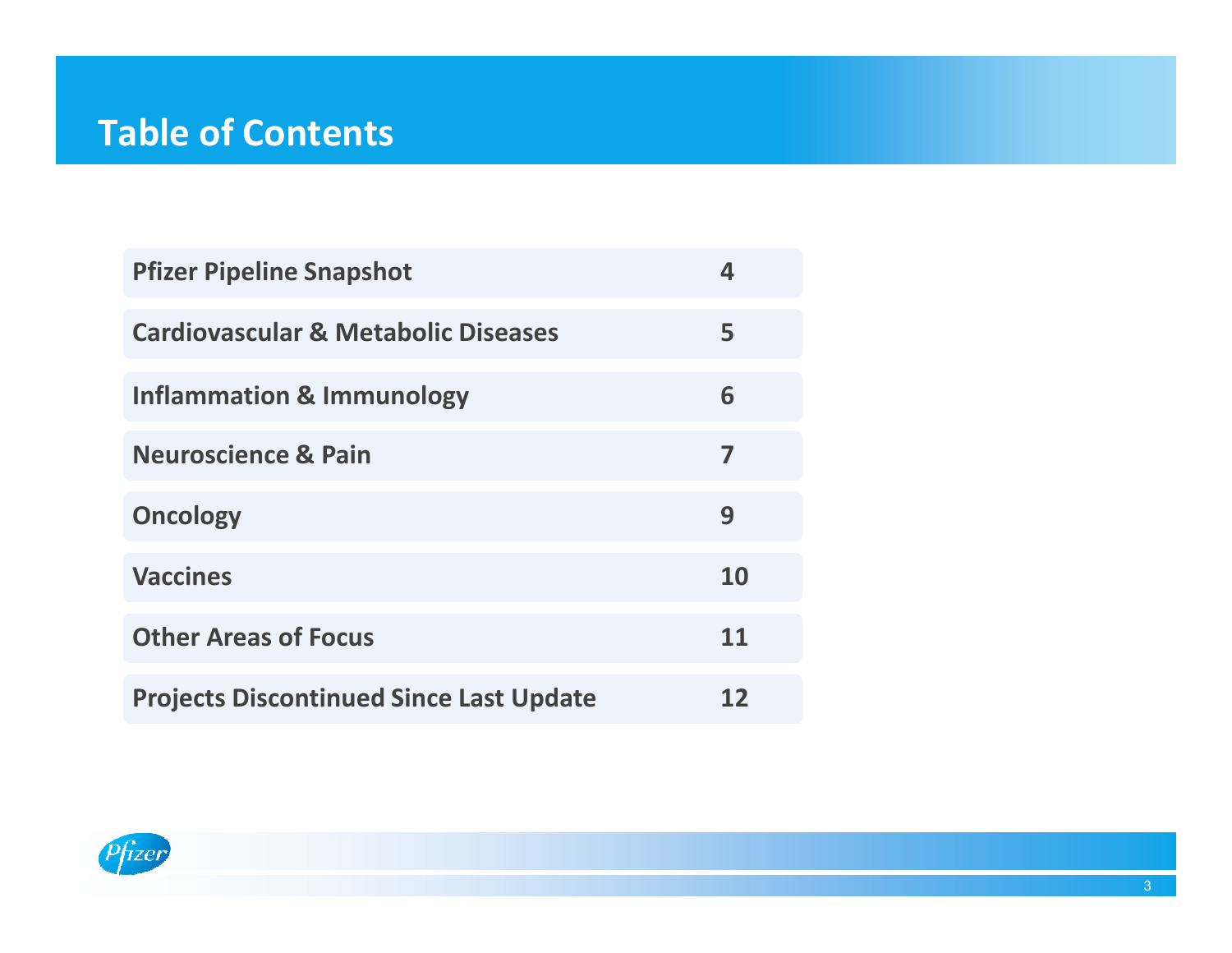#### **Pfizer Pipeline Snapshot**



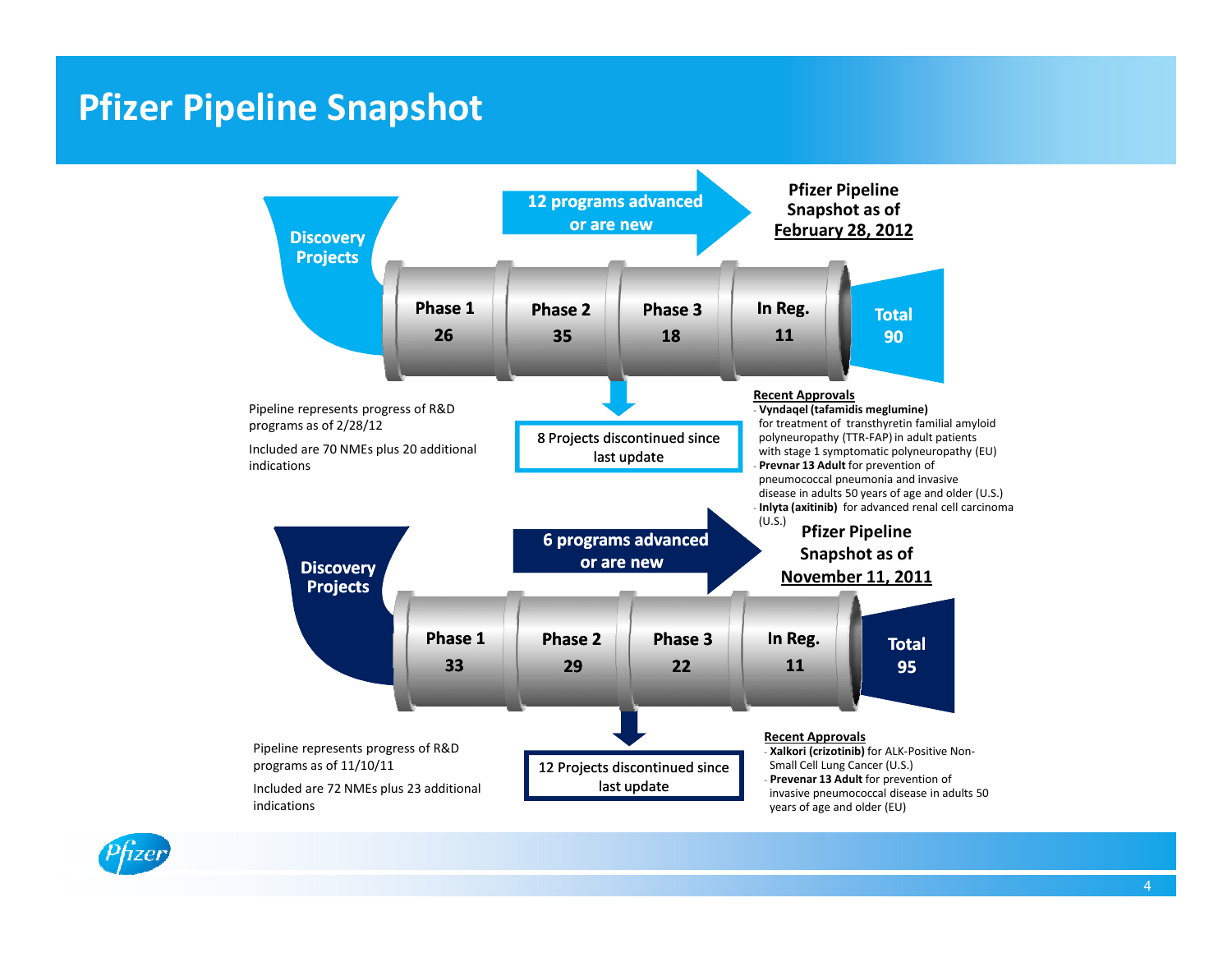## **Pfizer Pipeline – February 28, 2012**

| <b>Therapeutic Area</b>                            | <b>Compound Name</b>  | <b>Mechanism of Action</b><br>(Phase 3 through regulatory approval) | Indication                                                                              | Phase        |
|----------------------------------------------------|-----------------------|---------------------------------------------------------------------|-----------------------------------------------------------------------------------------|--------------|
|                                                    | Viviant               | Selective Estrogen Receptor<br>Modulator                            | <b>Osteoporosis Treatment and Prevention</b><br>(U.S.)                                  | Registration |
|                                                    | Eliquis (apixaban)    | <b>Factor Xa Inhibitor</b>                                          | <b>Stroke Prevention in Atrial Fibrillation</b><br>(U.S./EU)                            | Registration |
|                                                    | apixaban              | <b>Factor Xa Inhibitor</b>                                          | <b>Venous Thromboembolism Prevention</b><br>(U.S.)                                      | Phase 3      |
|                                                    | Eliquis (apixaban)    | <b>Factor Xa Inhibitor</b>                                          | <b>Venous Thromboembolism Treatment</b>                                                 | Phase 3      |
|                                                    | PF-04971729           |                                                                     | Diabetes Mellitus-Type 2                                                                | Phase 2      |
|                                                    | PF-04991532           |                                                                     | Diabetes Mellitus-Type 2                                                                | Phase 2      |
| Cardiovascular<br>and<br><b>Metabolic Diseases</b> | RN316 (PF-04950615)   |                                                                     | Hypercholesterolemia, Post Acute<br><b>Coronary Syndrome in Diabetics</b><br>(Biologic) | Phase 2      |
|                                                    | PF-04937319           |                                                                     | Diabetes Mellitus-Type 2                                                                | Phase 2      |
|                                                    | CVX 096 (PF-04856883) |                                                                     | Diabetes Mellitus-Type 2 (Biologic)                                                     | Phase 1      |
|                                                    | OAP-189 (PF-05212389) |                                                                     | Diabetes Mellitus-Type 2, Obesity<br>(Biologic)                                         | Phase 1      |
|                                                    | PF-03882845           |                                                                     | <b>Diabetic Nephropathy</b>                                                             | Phase 1      |
|                                                    | PF-05231023           |                                                                     | Diabetes Mellitus-Type 2 (Biologic)                                                     | Phase 1      |
|                                                    | PF-05175157           |                                                                     | Diabetes Mellitus-Type 2                                                                | Phase 1      |
|                                                    | PF-05190457           |                                                                     | Diabetes Mellitus-Type 2                                                                | Phase 1      |
|                                                    | PF-04840082           |                                                                     | <b>Osteoporosis Treatment and Prevention</b><br>(Biologic)                              | Phase 1      |



New Molecular Entity New Indication or

 ►Indicates that the project is either new or has progressed in phase since the previous portfolio update of Pfizer.com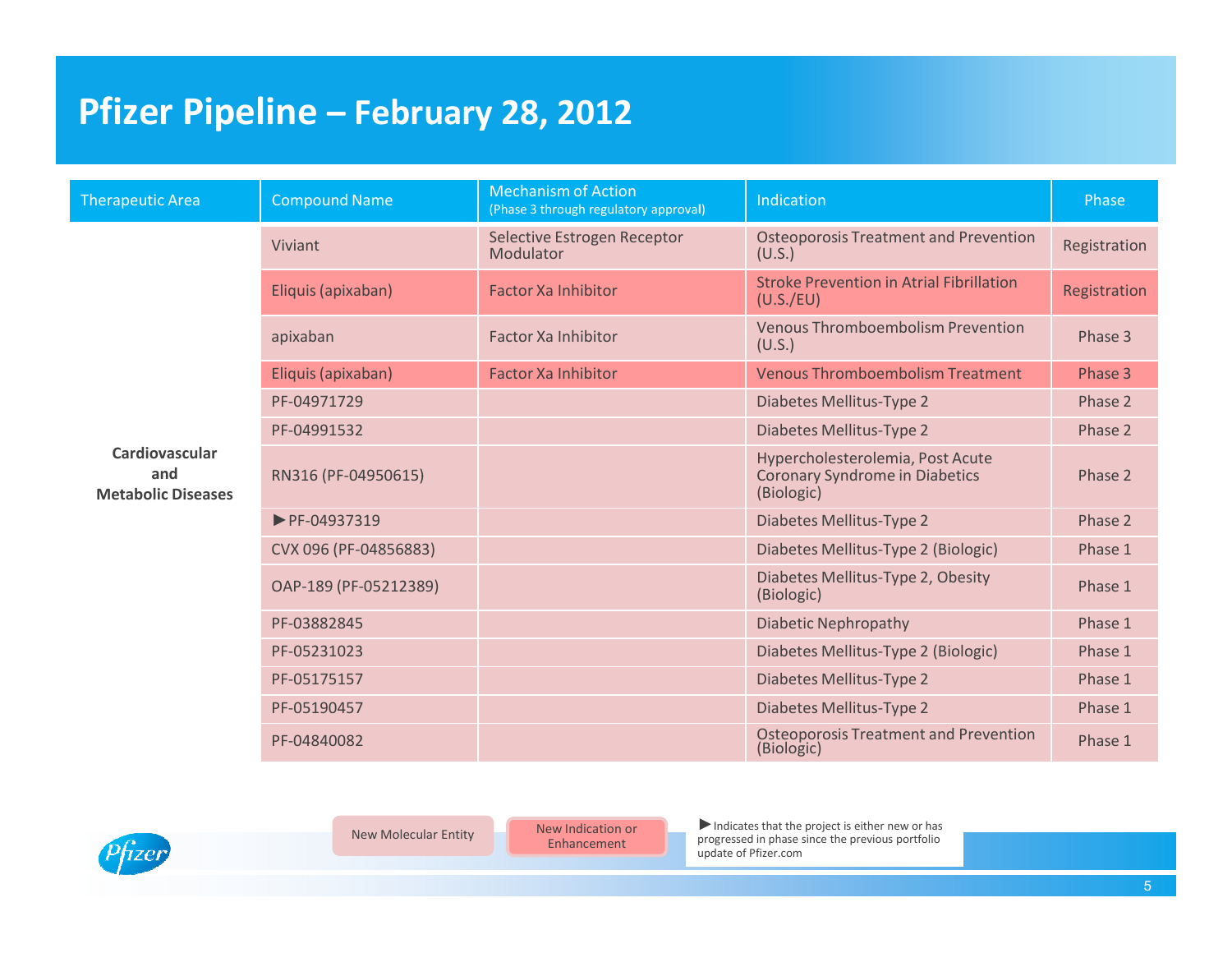| <b>Therapeutic Area</b> | <b>Compound Name</b>            | <b>Mechanism of Action</b><br>(Phase 3 through regulatory approval) | Indication                                                                                                                | Phase        |
|-------------------------|---------------------------------|---------------------------------------------------------------------|---------------------------------------------------------------------------------------------------------------------------|--------------|
|                         | tofacitinib (CP-690550)         | <b>JAK Inhibitor</b>                                                | Rheumatoid Arthritis (U.S./EU)                                                                                            | Registration |
|                         | tofacitinib (CP-690550)         | <b>JAK Inhibitor</b>                                                | Psoriasis (Oral)                                                                                                          | Phase 3      |
|                         | PF-04171327                     |                                                                     | <b>Rheumatoid Arthritis</b>                                                                                               | Phase 2      |
|                         | SBI-087 (PF-05230895)           |                                                                     | Rheumatoid Arthritis, *Lupus (Biologic)                                                                                   | Phase 2      |
|                         | PF-05285401                     |                                                                     | <b>Ulcerative Colitis (Biologic)</b>                                                                                      | Phase 2      |
| <b>Inflammation</b>     | anrukinzumab (IMA-638)          |                                                                     | Ulcerative Colitis (Biologic)                                                                                             | Phase 2      |
| and                     | PF-00547659                     |                                                                     | Crohn's Disease (Biologic)                                                                                                | Phase 2      |
| Immunology              | PF-04236921                     |                                                                     | Crohn's Disease, Lupus, *Rheumatoid<br>Arthritis (Biologic)                                                               | Phase 2      |
|                         | tofacitinib (CP-690550)         |                                                                     | <b>Psoriatic Arthritis, Ankylosing</b><br>Spondylitis, Psoriasis (Topical), Crohn's<br><b>Disease, Ulcerative Colitis</b> | Phase 2      |
|                         | PF-06473871 (EXC 001)           |                                                                     | <b>Dermal Scarring</b>                                                                                                    | Phase 2      |
|                         | $\blacktriangleright$ PD-360324 |                                                                     | Lupus (Biologic)                                                                                                          | Phase 1      |
|                         | PF-04634817                     |                                                                     | Liver Fibrosis                                                                                                            | Phase 1      |



New Molecular Entity New Indication or

►Indicates that the project is either new or has progressed in phase since the previous portfolio update of Pfizer.com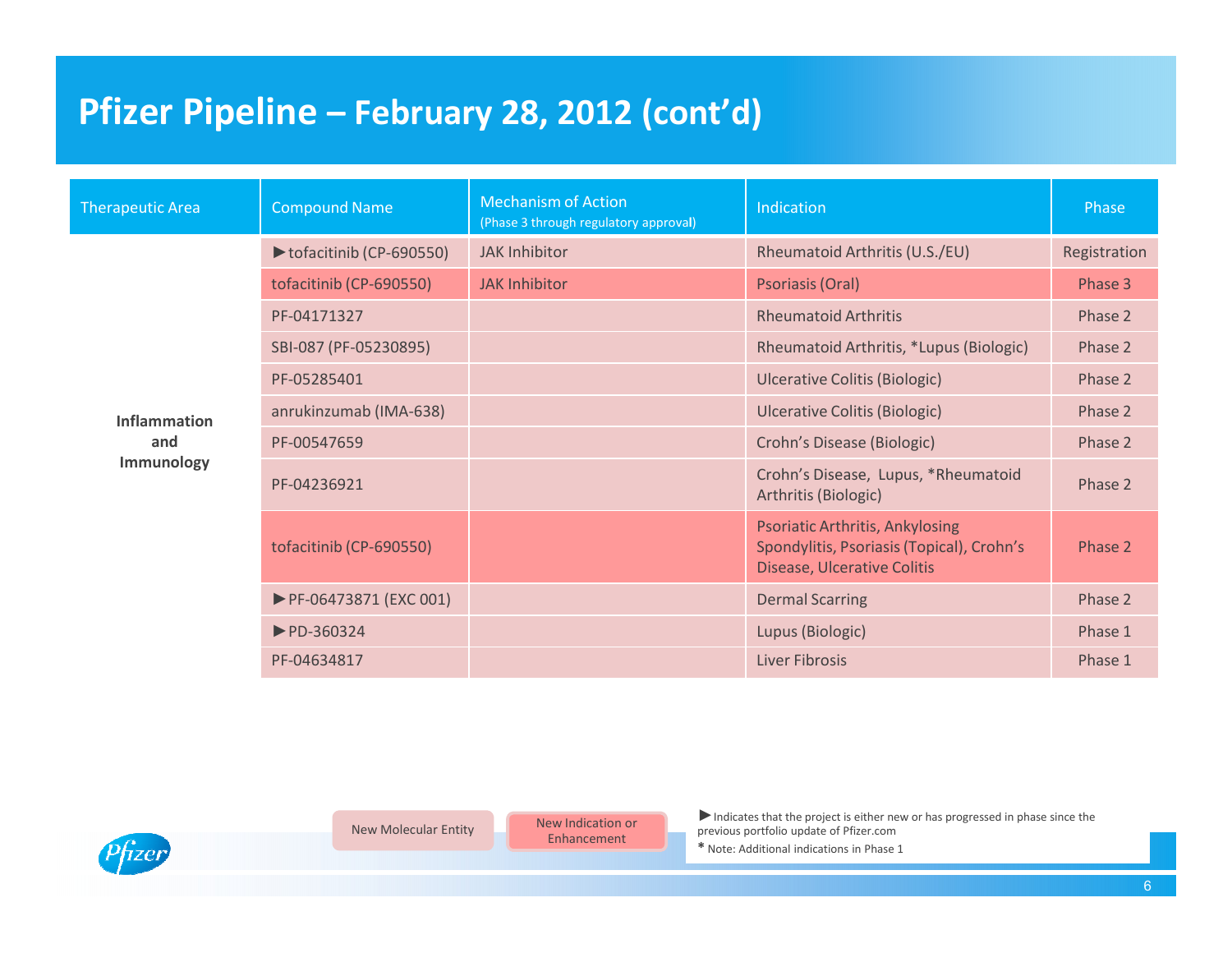| <b>Therapeutic Area</b> | <b>Compound Name</b>                        | <b>Mechanism of Action</b><br>(Phase 3 through regulatory approval) | Indication                                                   | Phase        |
|-------------------------|---------------------------------------------|---------------------------------------------------------------------|--------------------------------------------------------------|--------------|
|                         | tafamidis meglumine                         | <b>Transthyretin (TTR) Dissociation</b><br>Inhibitor                | Transthyretin familial amyloid<br>polyneuropathy (U.S.)      | Registration |
|                         | $\blacktriangleright$ Lyrica                | Alpha-2 Delta Ligand                                                | Central Neuropathic Pain due to Spinal<br>Cord Injury (U.S.) | Registration |
|                         | <b>Celebrex</b>                             | $COX-2$                                                             | Chronic Pain (U.S.)                                          | Registration |
|                         | Remoxy (King)                               | Mu-type opioid receptor (MOR-1)<br>Agonist                          | Moderate to Severe Pain (U.S.)                               | Registration |
|                         | ALO-02 Oxycodone-<br>naltrexone core (King) | Mu-type opioid receptor (MOR-1)<br>Agonist                          | <b>Moderate to Severe Pain</b>                               | Phase 3      |
| <b>Neuroscience</b>     | bapineuzumab                                | Beta Amyloid Inhibitor                                              | Alzheimer's Disease (Biologic)                               | Phase 3      |
| &<br>Pain               | Lyrica                                      | Alpha-2 Delta Ligand                                                | Peripheral Neuropathic Pain                                  | Phase 3      |
|                         | Lyrica                                      | Alpha-2 Delta Ligand                                                | CR (once a day dosing)                                       | Phase 3      |
|                         | tanezumab                                   | Nerve Growth Factor Inhibitor                                       | OA Signs and Symptoms (Biologic)<br>(On Clinical Hold)       | Phase 3      |
|                         | PF-02545920                                 |                                                                     | Schizophrenia                                                | Phase 2      |
|                         | Eladur (King)                               |                                                                     | <b>Chronic Pain</b>                                          | Phase 2      |
|                         | PF-03049423                                 |                                                                     | <b>Stroke Recovery</b>                                       | Phase 2      |
|                         | tanezumab                                   |                                                                     | <b>Cancer Pain (Biologic)</b>                                | Phase 2      |
|                         | $\blacktriangleright$ PF-03654746           |                                                                     | Tourette's Syndrome                                          | Phase 2      |

New Molecular Entity New Indication or

Enhancement

►Indicates that the project is either new or has progressed in phase since the previous portfolio update of Pfizer.com

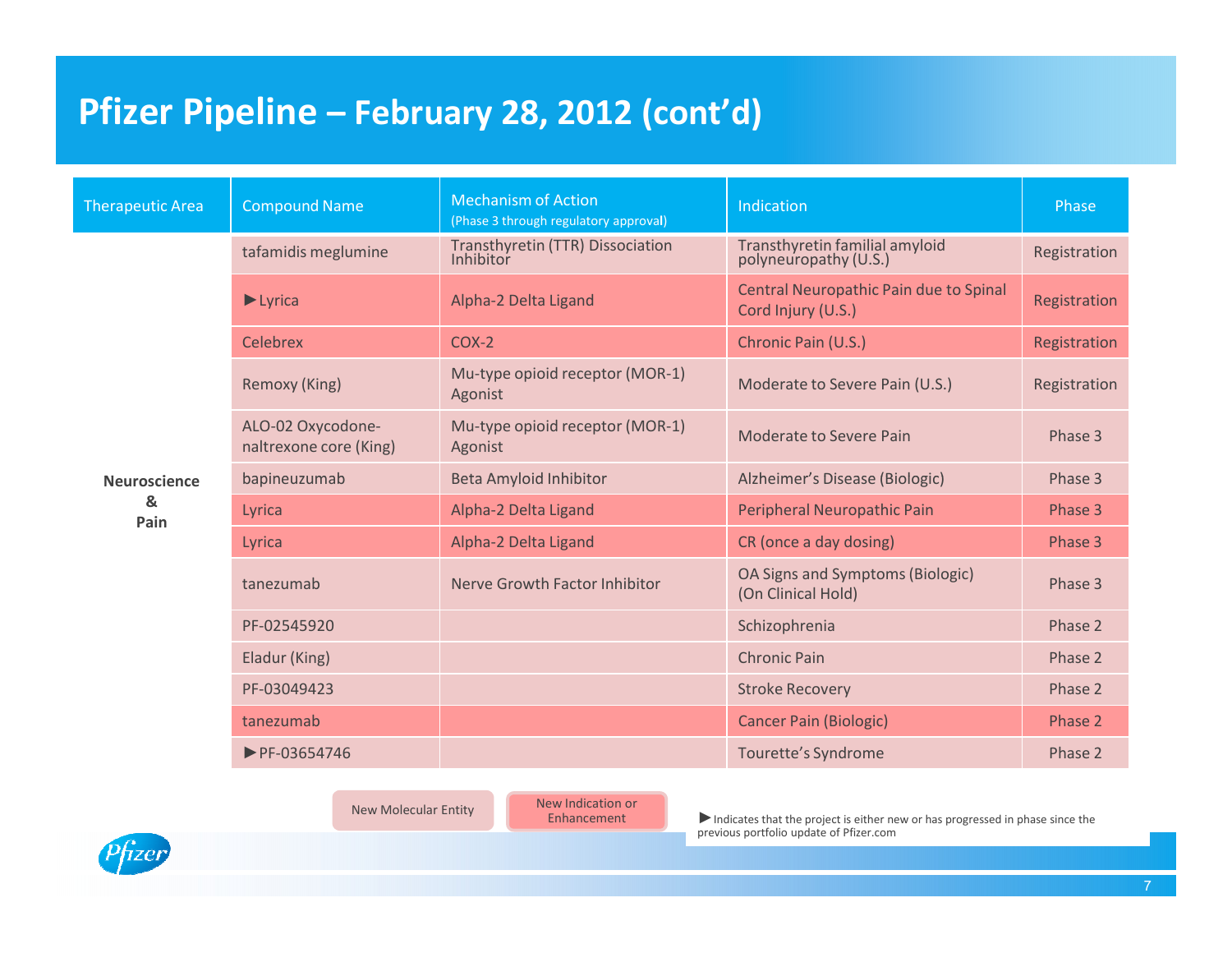| <b>Therapeutic Area</b>          | <b>Compound Name</b>              | <b>Mechanism of Action</b><br>(Phase 3 through regulatory approval) | Indication                                          | Phase   |
|----------------------------------|-----------------------------------|---------------------------------------------------------------------|-----------------------------------------------------|---------|
|                                  | $\blacktriangleright$ PF-05089771 |                                                                     | Acute Pain, *Chronic Pain                           | Phase 2 |
|                                  | PF-05236812 (AAB-003)             |                                                                     | Alzheimer's Disease (Biologic)                      | Phase 1 |
| <b>Neuroscience</b><br>&<br>Pain | PF-04958242                       |                                                                     | Schizophrenia, Sensorineural Hearing<br><b>Loss</b> | Phase 1 |
|                                  | Vabicaserin (PF-05208769)         |                                                                     | Schizophrenia                                       | Phase 1 |
|                                  | PF-05212377 (SAM-760)             |                                                                     | Alzheimer's Disease                                 | Phase 1 |
| (cont'd)                         | PF-04427429                       |                                                                     | Migraine (Biologic)                                 | Phase 1 |
|                                  | PF-05180999                       |                                                                     | Schizophrenia                                       | Phase 1 |
|                                  | PF-05297909                       |                                                                     | Alzheimer's Disease                                 | Phase 1 |
|                                  | PF-04531083                       |                                                                     | Severe Chronic Pain                                 | Phase 1 |

New Molecular Entity New Indication or

Enhancement

►Indicates that the project is either new or has progressed in phase since the previous portfolio update of Pfizer.com

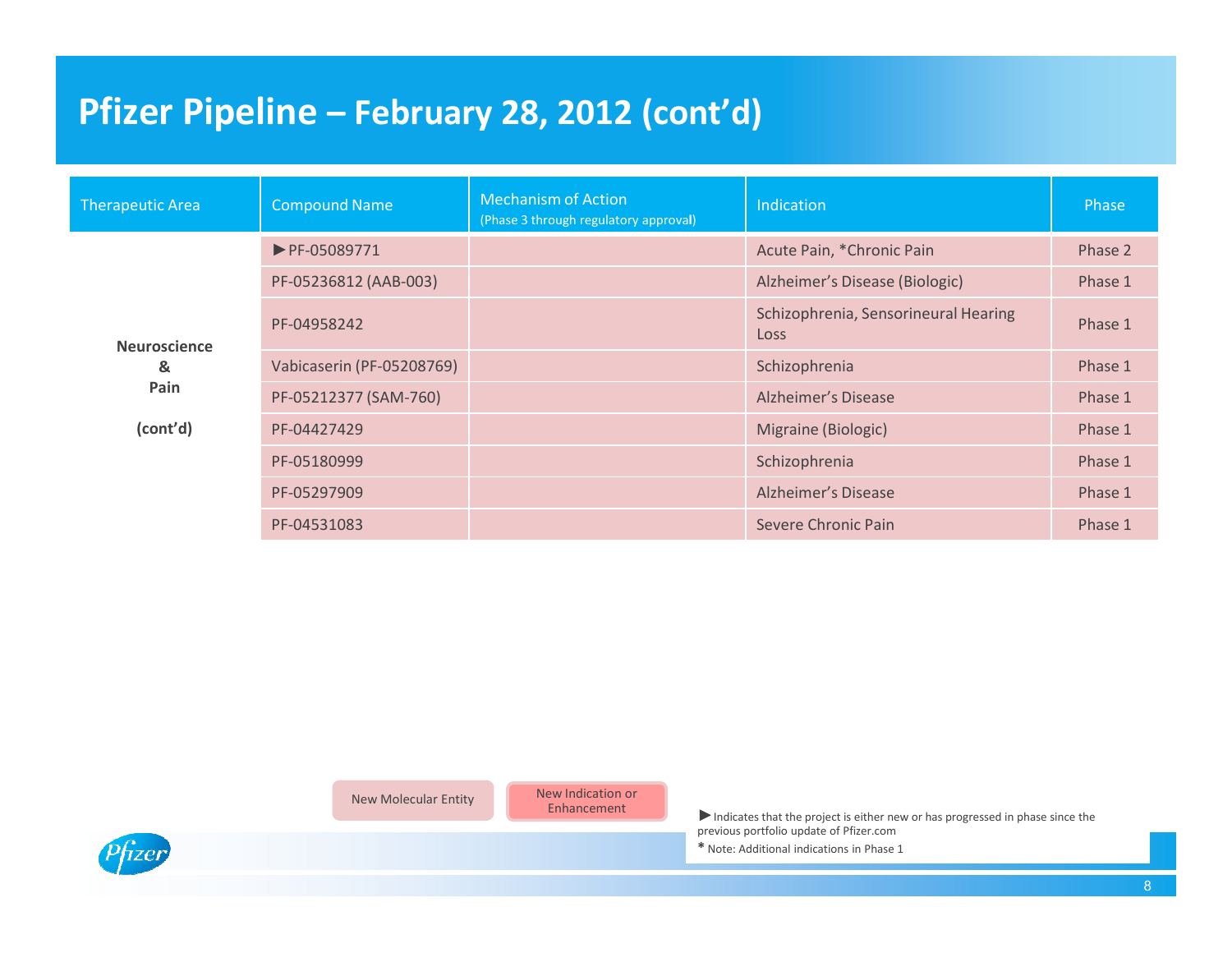| <b>Therapeutic Area</b> | <b>Compound Name</b>         | <b>Mechanism of Action</b><br>(Phase 3 through regulatory approval) | Indication                                                                                             | Phase        |
|-------------------------|------------------------------|---------------------------------------------------------------------|--------------------------------------------------------------------------------------------------------|--------------|
|                         | crizotinib                   | c-MET-ALK Inhibitor                                                 | <b>Previously Treated ALK-Positive</b><br>Advanced Non-Small Cell Lung Cancer<br>(EU)                  | Registration |
|                         | axitinib                     | <b>VEGF Tyrosine Kinase Inhibitor</b>                               | Advanced Renal Cell Carcinoma after<br>failure of prior systemic treatment (EU)                        | Registration |
|                         | bosutinib                    | Abl and src-family kinase inhibitor                                 | <b>Previously Treated Chronic</b><br>Myelogenous Leukemia (U.S.), Chronic<br>Myelogenous Leukemia (EU) | Registration |
|                         | dacomitinib<br>(PF-00299804) | pan-HER Inhibitor                                                   | Non-Small Cell Lung Cancer                                                                             | Phase 3      |
|                         | Xalkori (crizotinib)         | c-MET-ALK Inhibitor                                                 | ALK-Positive 1st and 2 <sup>nd</sup> Line Non-Small<br><b>Cell Lung Cancer, *Cancer</b>                | Phase 3      |
| <b>Oncology</b>         | Inlyta (axitinib)            | <b>VEGF Tyrosine Kinase Inhibitor</b>                               | Advanced Renal Cell Carcinoma in<br>treatment-naïve patients                                           | Phase 3      |
|                         | Sutent                       | Multiple Tyrosine Kinase Inhibitor                                  | Renal Cell Carcinoma Adjuvant                                                                          | Phase 3      |
|                         | <b>Torisel</b>               | <b>FKBP-Rapamycin Associated Protein</b>                            | <b>Renal Cell Carcinoma</b>                                                                            | Phase 3      |
|                         | inotuzumab ozogamicin        |                                                                     | Aggressive Non-Hodgkin's Lymphoma<br>(Biologic)                                                        | Phase 3      |
|                         | inotuzumab ozogamicin        |                                                                     | Indolent Non-Hodgkin's Lymphoma,<br>*Acute Lymphocytic Leukemia<br>(Biologic)                          | Phase 2      |
|                         | axitinib                     |                                                                     | Liver Cancer, Thyroid Cancer                                                                           | Phase 2      |
|                         | dacomitinib<br>(PF-00299804) |                                                                     | Cancer                                                                                                 | Phase 2      |
|                         | PD-0332991                   |                                                                     | Cancer                                                                                                 | Phase 2      |
|                         | ► CVX 060 (PF-04856884)      |                                                                     | Renal Cell Carcinoma,<br>*Cancer(Biologic)                                                             | Phase 2      |



New Molecular Entity New Indication or Enhancement

►Indicates that the project is either new or has progressed in phase since the previous portfolio update of Pfizer.com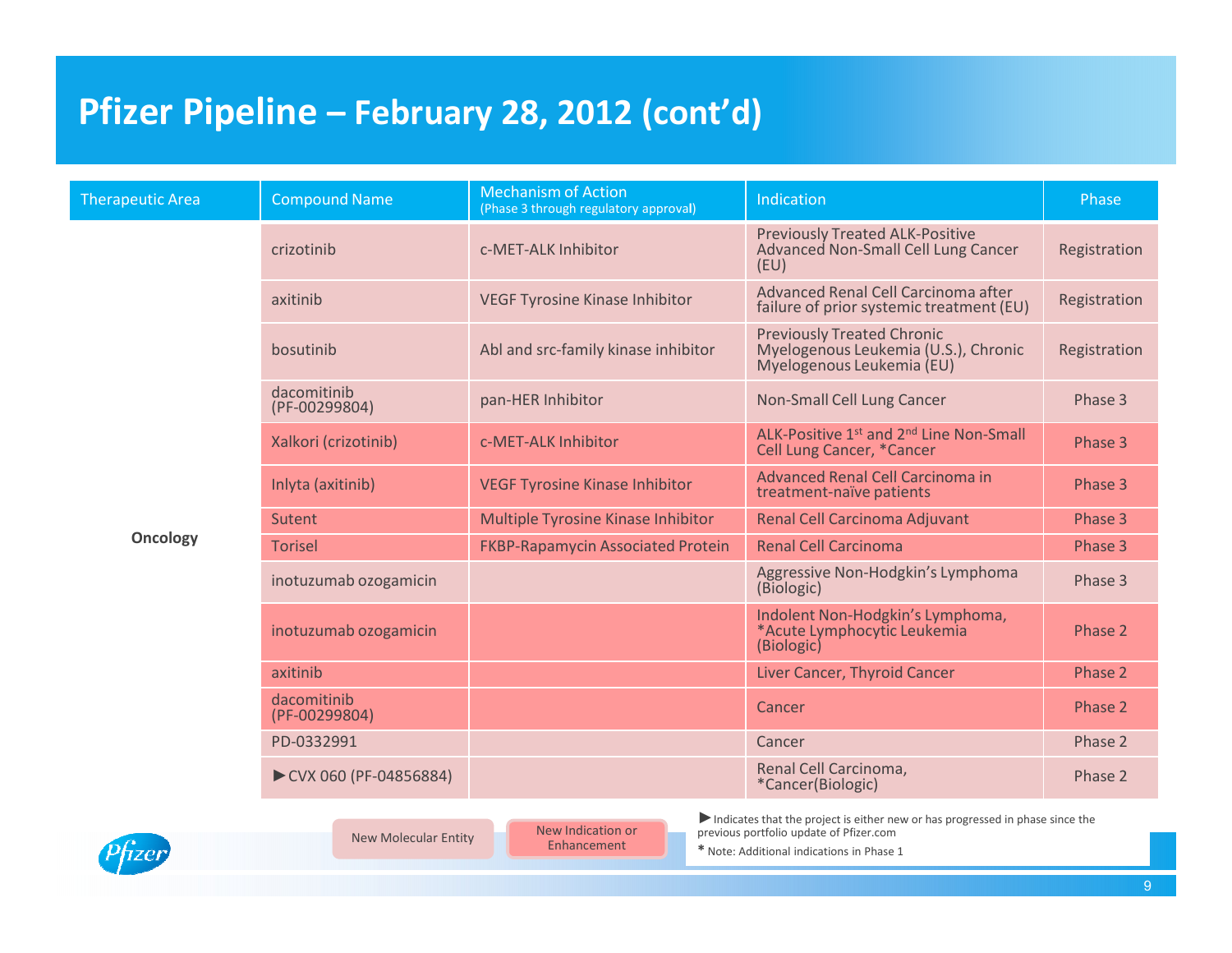| <b>Therapeutic Area</b>     | <b>Compound Name</b>                                                                         | <b>Mechanism of Action</b><br>(Phase 3 through regulatory approval) | <b>Indication</b>                            | Phase   |
|-----------------------------|----------------------------------------------------------------------------------------------|---------------------------------------------------------------------|----------------------------------------------|---------|
|                             | $\blacktriangleright$ PF-04691502                                                            |                                                                     | <b>Endometrial Cancer, *Cancer</b>           | Phase 2 |
|                             | $\blacktriangleright$ PF-05212384                                                            |                                                                     | <b>Endometrial Cancer, *Cancer</b>           | Phase 2 |
|                             | PF-03084014                                                                                  |                                                                     | Cancer                                       | Phase 1 |
|                             | PF-03446962                                                                                  |                                                                     | Cancer (Biologic)                            | Phase 1 |
| <b>Oncology</b><br>(cont'd) | PD-0325901                                                                                   |                                                                     | Cancer (in combination with<br>PF-04691502)  | Phase 1 |
|                             | PF-05082566                                                                                  |                                                                     | Cancer (Biologic)                            | Phase 1 |
|                             | PF-04605412                                                                                  |                                                                     | Cancer (Biologic)                            | Phase 1 |
|                             | PF-04449913                                                                                  |                                                                     | Cancer                                       | Phase 1 |
|                             | ACC-001 (PF-05236806)                                                                        |                                                                     | Alzheimer's Disease                          | Phase 2 |
| <b>Vaccines</b>             | MnB rLP2086<br>(PF-05212366)                                                                 |                                                                     | Adolescent Meningitis, *Infant<br>Meningitis | Phase 2 |
|                             | $\blacktriangleright$ 4-Antigen<br>Staphylococcus<br>Aureus Vaccine (SA4Ag)<br>(PF-06290510) |                                                                     | <b>Staph Aureus</b>                          | Phase 2 |

New Molecular Entity New Indication or

Enhancement

►Indicates that the project is either new or has progressed in phase since the previous portfolio update of Pfizer.com

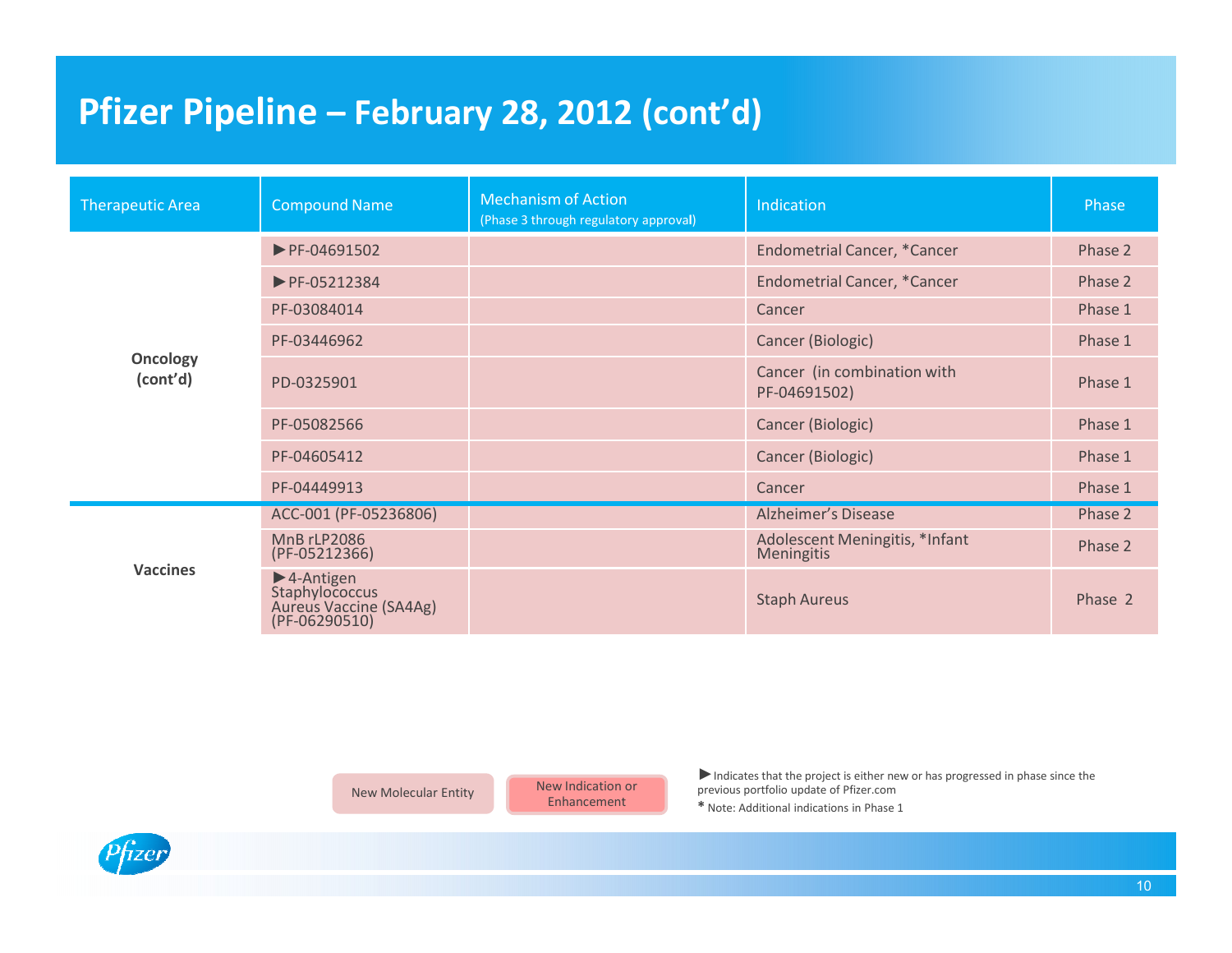| <b>Therapeutic Area</b>         | <b>Compound Name</b>                  | <b>Mechanism of Action</b><br>(Phase 3 through regulatory approval)                   | Indication                                                          | Phase        |
|---------------------------------|---------------------------------------|---------------------------------------------------------------------------------------|---------------------------------------------------------------------|--------------|
|                                 | Taliglucerase alfa                    | <b>Enzyme Replacement Therapy</b>                                                     | <b>Gaucher Disease (Biologic)</b>                                   | Registration |
|                                 | Xiapex (EU)                           | <b>Clostridial Collagenase for Injection</b>                                          | Peyronie's Disease (Biologic) (EU)                                  | Phase 3      |
|                                 | Eraxis/Vfend                          | Beta-D Glucan Synthase Inhibitor, Cyp P450 Mediated Alpha-lanosterol<br>Demethylation | Aspergillosis                                                       | Phase 3      |
|                                 | Zithromax/chloroquine                 | 5-OS Ribosome Inhibitor                                                               | <b>Malaria</b>                                                      | Phase 3      |
|                                 | bazedoxifene-<br>conjugated estrogens | <b>Tissue Selective Estrogen Complex</b>                                              | <b>Menopausal Vasomotor Symptoms</b>                                | Phase 3      |
|                                 | bosutinib                             |                                                                                       | <b>Autosomal Dominant Polycystic Kidney</b><br><b>Disease</b>       | Phase 2      |
| <b>Other Areas</b><br><b>of</b> | PF-00868554 (filibuvir)               |                                                                                       | <b>Hepatitis C Virus</b>                                            | Phase 2      |
| <b>Focus</b>                    | tofacitinib (CP-690550)               |                                                                                       | <b>Transplant Rejection, Dry Eye</b>                                | Phase 2      |
|                                 | PH-797804                             |                                                                                       | <b>Chronic Obstructive Pulmonary Disease</b>                        | Phase 2      |
|                                 | PF-06460031<br>(GMI-1070)             |                                                                                       | Vaso-occlusive crisis associated with Sickle<br><b>Cell Disease</b> | Phase 2      |
|                                 | PNU-100480                            |                                                                                       | <b>Tuberculosis</b>                                                 | Phase 2      |
|                                 | PF-00489791                           |                                                                                       | <b>Chronic Renal Failure</b>                                        | Phase 2      |
|                                 | RN6G (PF-04382923)                    |                                                                                       | <b>Age-Related Macular Degeneration</b><br>(Biologic)               | Phase 1      |
|                                 | PF-03715455                           |                                                                                       | <b>Chronic Obstructive Pulmonary Disease</b>                        | Phase 1      |
|                                 | $\blacktriangleright$ PF-05280602     |                                                                                       | Hemophilia (Biologic)                                               | Phase 1      |

New Molecular Entity New Indication or Enhancement

►Indicates that the project is either new or has progressed in phase since the previous portfolio update of Pfizer.com